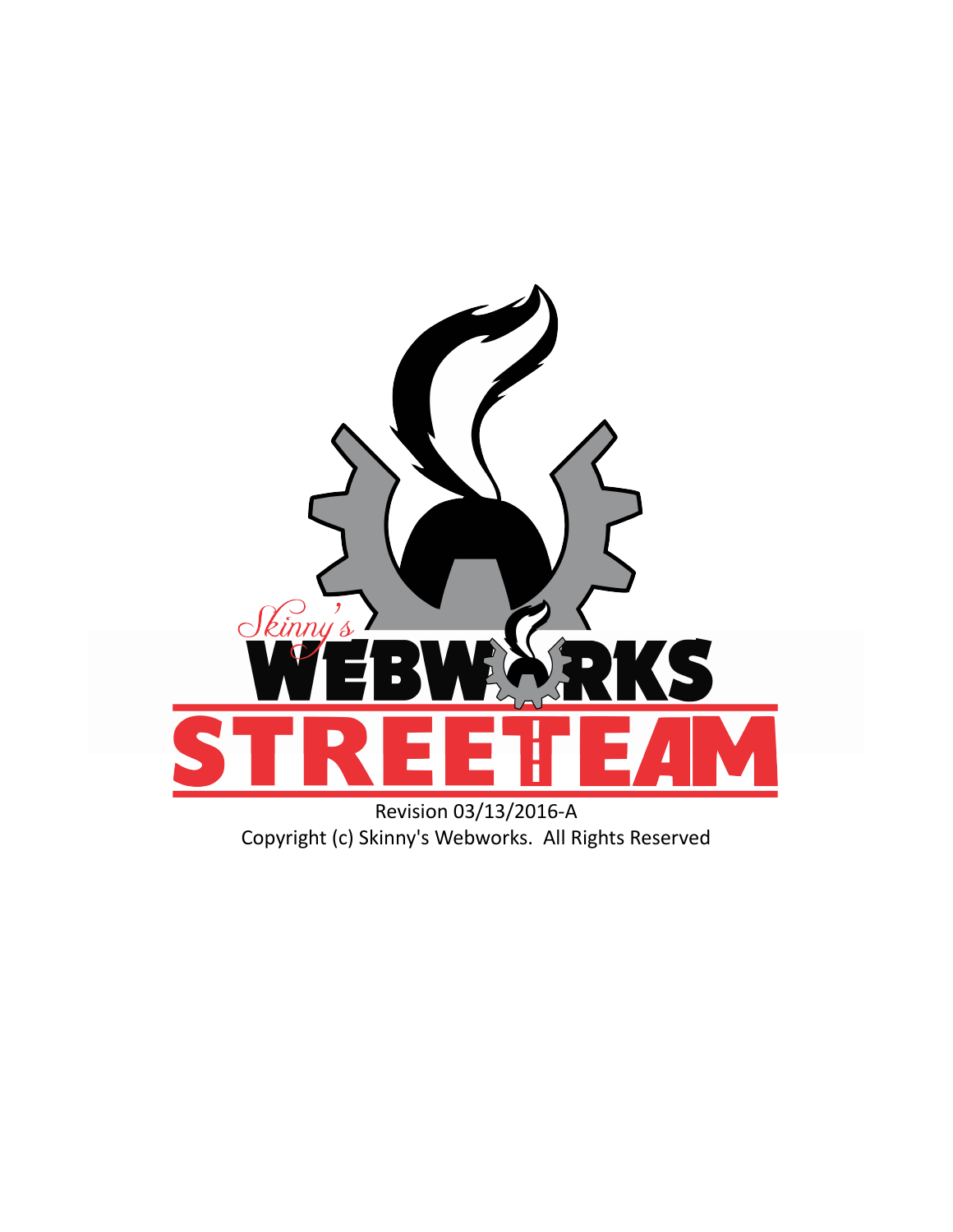# **Welcome to Skinny's Webworks Street Team!**

Skinny's Webworks (SkinnysWebworks.com) is a professional business services company offering internet, marketing, media, social, graphics and advertising services. From website design to television commercials and e-commerce, our experienced group of creative and individuals excel in helping you take a business idea...and make it a profitable reality.

# **What is the Skinny's Webworks Street Team?**

The Skinny's Webworks Street Team is our external sales / referral / affiliate group where approved associates earn a commission-based income by offering our professional services to individuals and businesses. Commissions are paid upon the completion and payment by the client of a successful sale. Our associates fall into two categories of referrals:

1. Simple Referral (10% Commission)

Simple Referrals occur when an associate refers a potential client to Skinny's Webworks and the potential client contacts Skinny's Webworks with only general knowledge of our services. Typically, the potential client has been made aware of our services but the "sale" of our services must be completed by Skinny's Webworks.

2. Client Referral (20% Commission)

Client Referrals occur when an associate introduces a potential client to our services and secures permission for contact by Skinny's Webworks. Typically, the potential client has been "sold" on our services and the initial contact with Skinny's Webworks is for the scheduling of a meeting to discuss details.

## **Why Do You Utilize a "Street Team"?**

Traditional advertising including online ads are ineffective for website and internet services businesses. The vast majority of all website business is initiated by "word of mouth" or "networking". While Skinny's Webworks utilizes these avenues for sales generation, nothing is more effective than having a motivated "sales person" representing our services.

## **How Much Commission Does an Associate Earn Per Sale?**

Simple Referral Example: You perform a simple referral, speaking to a potential client about our services and hand them a business card. If this results in a typical, small business website sale of \$1500.00, you receive a 10% commission (\$150.00).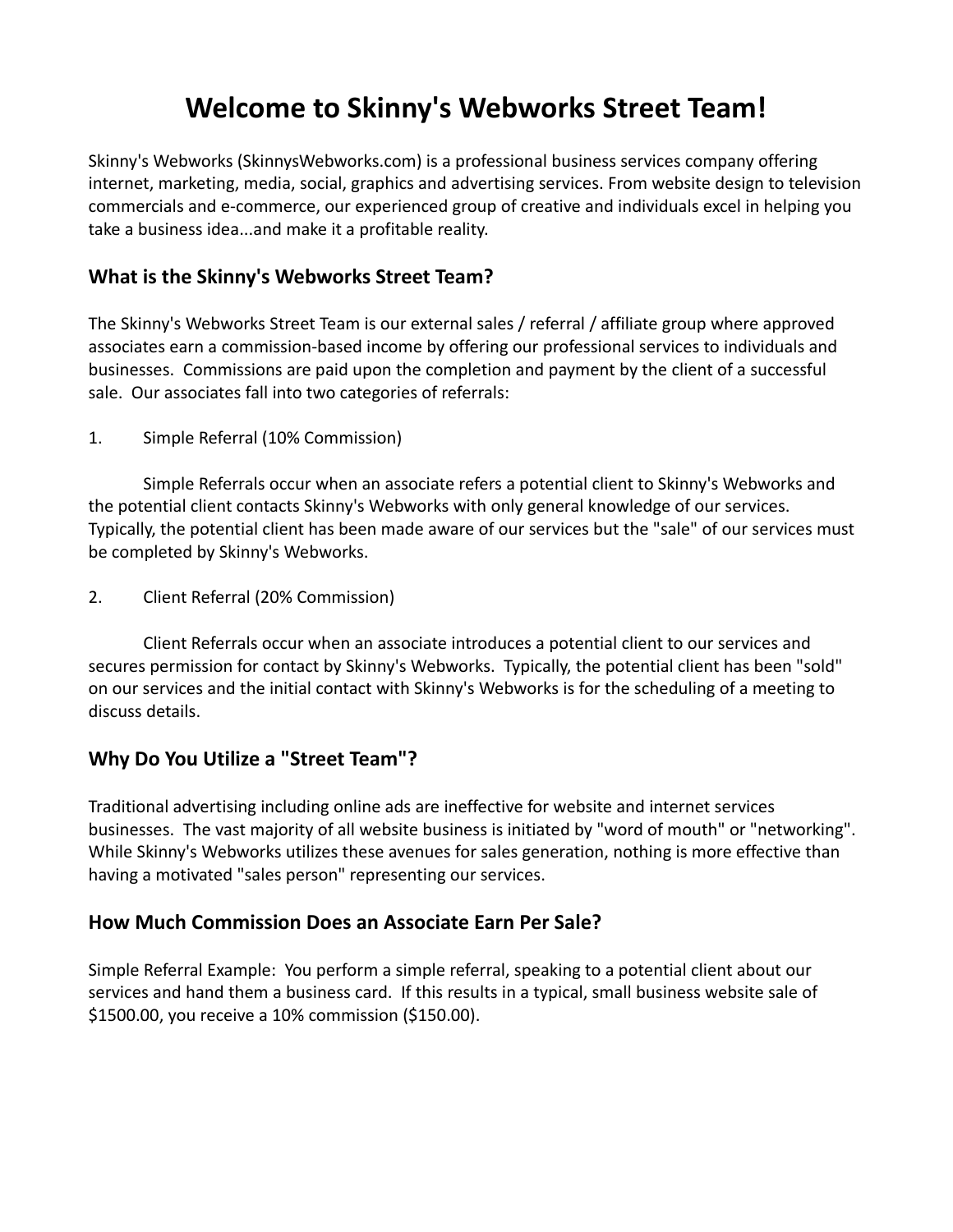Client Referral Example: You refer one of your clients and arrange the initial contact. If this results in a typical small business website sale of \$1500.00, you receive a 20% commission (\$300.00).

## **What Services Does Skinny's Webworks Offer?**

The following is a general list of services available through Skinny's Webworks. This list is intended as a general reference and may require additional explanation to associates. We will "train" you on what these services items include.

1. Websites

Desktop websites – Build, refresh, SEO, etc. Mobile / responsive websites – Build, refresh, SEO, etc. Landing pages – Destination for online advertising Domain & hosting services – Choice, management, etc. Email & forwarding services - @.com to Gmail, etc. E-Commerce / store websites – ECWID, Ebay.com, custom stores Payment processing – PayPal.com, Authorize.net, etc.

2. Advertising

Google AdWords – Online search advertising "Pay Per Click" – 80% Bing / Yahoo ads – Online search advertising "Pay Per Click" – 20% Facebook Ads - Your site / products advertised to Facebook customers Amazon Ads – Your site / products advertised to Amazon customers Graphics advertising – Design & print

3. Marketing

Full social media services – Setup & posting – Facebook, Twitter, Instagram, Blog, etc. Brand building – Logos, etc.

 $4.$ 3<sup>rd</sup> Party Services (Managed by SWW) Local billboard advertisements – Traditional, digital & graphics design Local television commercials – AZA, WL, ThePoconoChannel.com, etc. National television commercials – Filming, scripting, editing & syndication (Viamedia)

## **What Sales Tools Does Skinny's Webworks Offer?**

1. SkinnysWebworks.com

Skinny's Webworks maintains a professional and informational website at SkinnysWebworks.com that includes many sales tools including a regularly updated list of services, landing pages with specific offers and messages, etc. Referring potential clients to our website is a valid method of Simple Referrals.